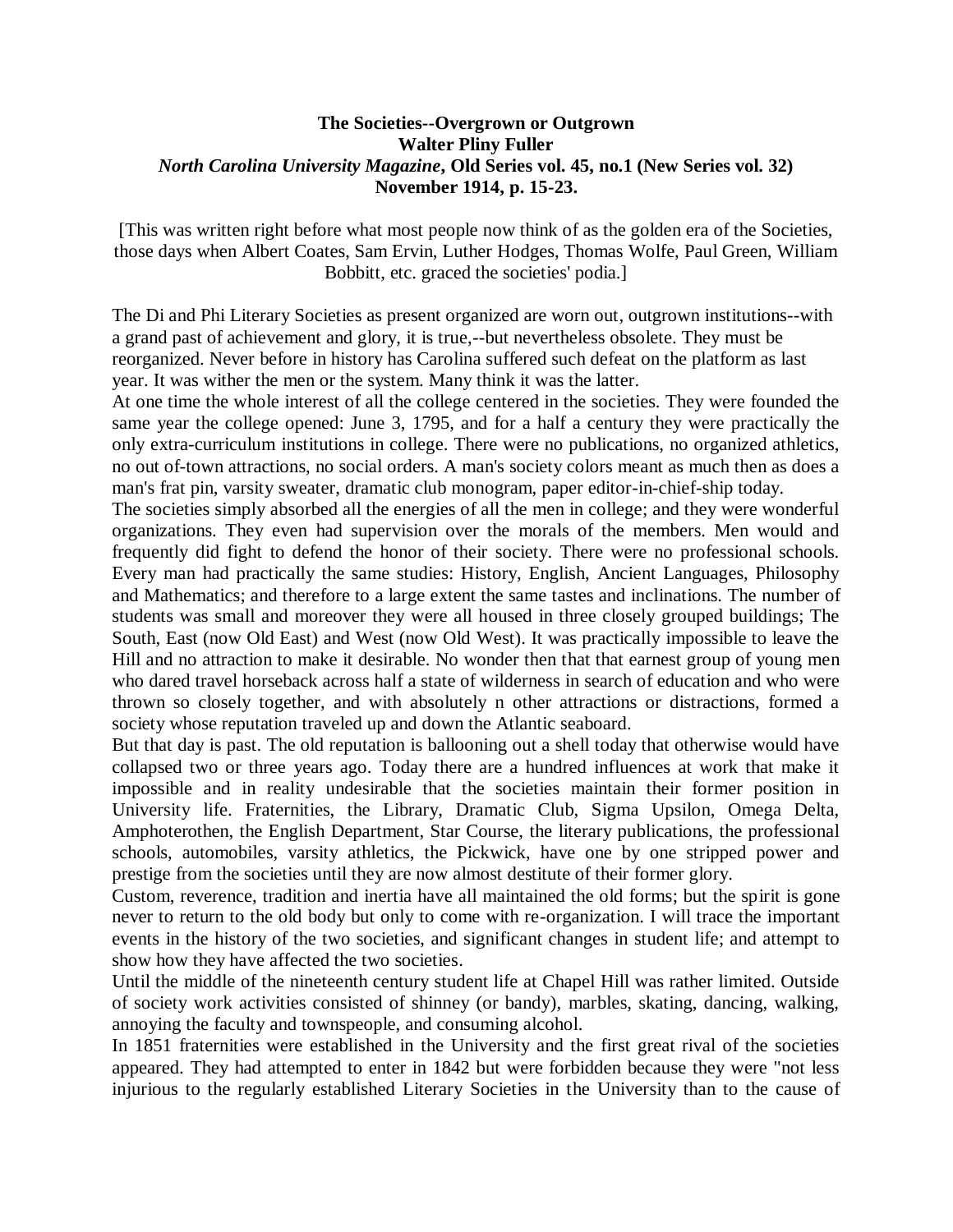good morals and sound learning." Their presence made a serious break in the power of the societies. As a matter of fact the societies had to a great extent served the purpose of the fraternity. Extracts from Dr. Battle's "History of the University" show this. He was in college during the years '45-'49.

"Old students sometimes rode miles into the country to meet the incoming freshmen. Girls wore the society colors n much the same spirit as they wear the frat pins today. The societies had elaborate regalia for the special ceremonies. The colors worn by ball managers and other gala day officials were always the society colors. The moment a new student arrives at the Hill he is seized by the members of one of the two societies, receives every attention, has every wish gratified, is taken to the libraries, introduced to other members, is flattered and cajoled. If this isn't sufficient to secure him, every little inconsistency or rash act of the other society is presented to him."

But the coming of the fraternities marked a gradual cessation of these customs. By 1884 the situation was quite serious. Each society was divided into "fractions," or parties, usually distinctly frat and non-frat. New men were pledged to one or the other at entrance and usually the voting, which was always along strict party lines regardless of ability, was very close. At this time the Phi was nearly wrecked because the two factions were even and one side ran two new members at the last meeting before election. The defeated faction seceded and all the efforts of the faculty toward reconciliation were vain. A little later (1889) joining one or the other was not made compulsory, concerning which Dr. Battle says: "It is probable too, that some fraternity men were satisfied with their own meetings and desired no other."

The next crippling influence was the library. All that remains of a once dominant factor in the influence of the societies is the tablet in the entrance of the library which reads, "Library of the University of North Carolina endowed by the Dialectic and Philanthropic Societies."

The societies founded the first libraries in the University. They started with fifteen books in 1796 and ended 1886 with about 9,000 each. They also subscribed for papers and periodicals. The rivalry was keen. When one society bought a book the other would duplicate it. When one remembers that often no mail arrived in the village for weeks on a stretch, that postage was from fifteen to forty cents on a letter, that newspapers and novels were a rarity and the modern magazine unknown, one realizes to some extent the attraction these libraries had for the members. By 1812 the libraries had from 800 to 1,000 volumes, and by 1844 the number had grown to 7,000 each. In 1844 "The two libraries together had probably the best collection in the State." As a fine example of the prestige of the societies in 1850 Smith Hall (the Law Building) was built by the university at the petition of the societies with the idea of using it among other things for a library. There the books were kept until consolidation on March, 18, 1886.

Consolidation came after bitter opposition: "The minority of the Di (the vote being 42-30) with great justice thought that the movement would diminish the prestige of the Societies." And it did; although as a matter of fact even at that early date, the newspaper, cheaper postage and the popular magazine were all rivals for its popularity. For a while the societies had a partial control of the library but that, too, gradually ceased.

At about this time another serious competing force was felt. This was the department of English. Two statements, the first made in 1848, the other in 1889, show this graphically. "The members listened with interest to the written theses or compositions which were read on each alternate Saturday, and the one deemed of sufficient excellence was on motion, by vote of the members, filed in the archives." The second quotation was the result of a discussion on the advisability of having class work on Saturdays. "The chief opposition came from the Di Society in which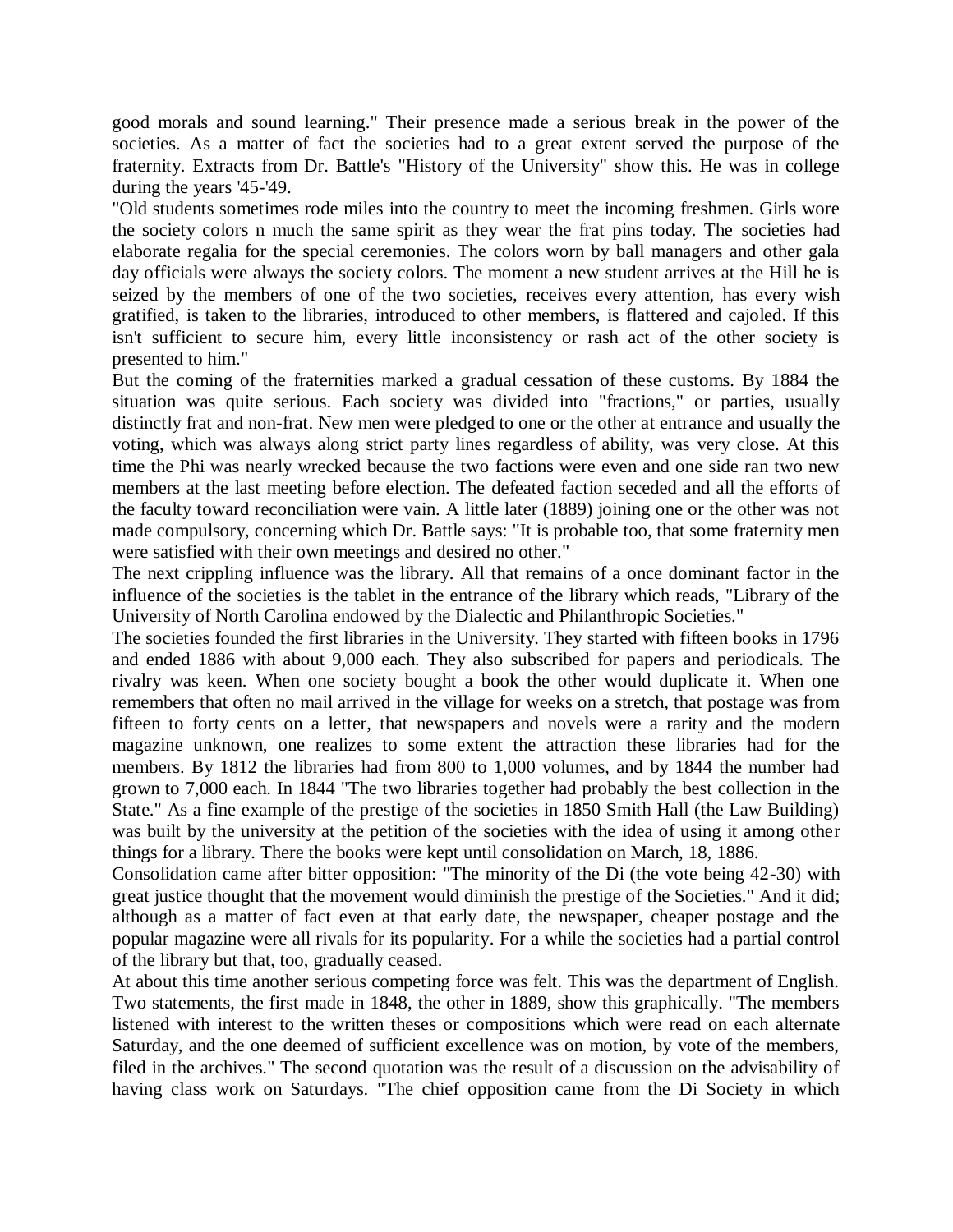declamations and readings of compositions had for many years been features and were considered of much educational value. In answer to this it was argued that this practice had grown up when practically there was no English Department in the University." The proposed change was made ad it eventually ended essay work as a feature or the societies.

The early nineties were bad years for the Di and phi alike. The University was getting too large for two efficient societies, the professional schools were becoming disturbing factors, and varsity athletics began to grip the attention of the student body.

The question of size has always been a sore one with the societies, Only twenty-two days after the birth of the first society a split was made so as "to have the number so small as to allow and require every member to perform some duty at each weekly meeting." Again in 1838 a split from the Di attempted to form a society styled the "Delphian." The main cause of the split was too large a membership. A statement of their position follows.

"They (the Delphians) have formed a body for mutual improvement in oratory and science for advantages impossible to be secured in bodies containing as many members as the Di and Phi Societies. There are few, if any, of the members of the old societies who do not find the duties arduous and fatiguing. From the increase of numbers these duties have become a burden rather than a pleasure. For advantageous improvement fifty are sufficient for any literary society."

A final evil effect of too large a membership is shown in another quotation. "For many years it was the rule that all students should join one or the other of the two societies. As the numbers increased it became necessary to excuse first the Seniors and the Juniors from regular attendance. (This was bad as it put the society in the hands of inexperienced members.)

"Then again, the increase of the Law, Medical and Pharmacy Departments and of the special science schools introduced a large number of students who would have found it extremely irksome to be forced into the society obligations." So in 1889 joining was made voluntary because hostile members were introduced in such numbers that "there was begun disorder unknown in the early days such as applauding or hissing speakers, which seriously affected the character of the bodies."

The great defect in the societies today is a large membership, only a small per cent of whom are interested. In 1894 with a total of two hundred and sixty-two members in both societies, forty students entered the varsity try-outs. Last year twenty candidates were an exceptionally large number. Yet the two societies today have four hundred members.

Then, of course, the expansion of dormitories consequent upon a larger student body has had hurtful effect. Up until 1878 all students roomed in the South, East and West buildings. The important part from a society standpoint was that each society had definite dormitories for its members, were held responsible for damages to the rooms, and to an extent, for the order in their sections. The Phi had the East and the front half of the South. The Di had the west and the other half of the South. As the halls were in the East and West respectively it practically amounted to a frat hall. It is significant, too, that the frat faction was usually located in the South away from the direct influence of the society halls. As the dormitory accommodations spread the influence of the societies was dissipated and soon the definite society quarters ceased.

But probably the greatest influence against the societies in the early nineties was the organization of varsity athletics. Walter Murphy, Baskerville, and George Stephens were putting Carolina on the athletic map. The students went athletic mad. In 1891 sixty out of every hundred played football; thirty-three, baseball; fifty, tennis. "Every man in the University except one approves of college athletics."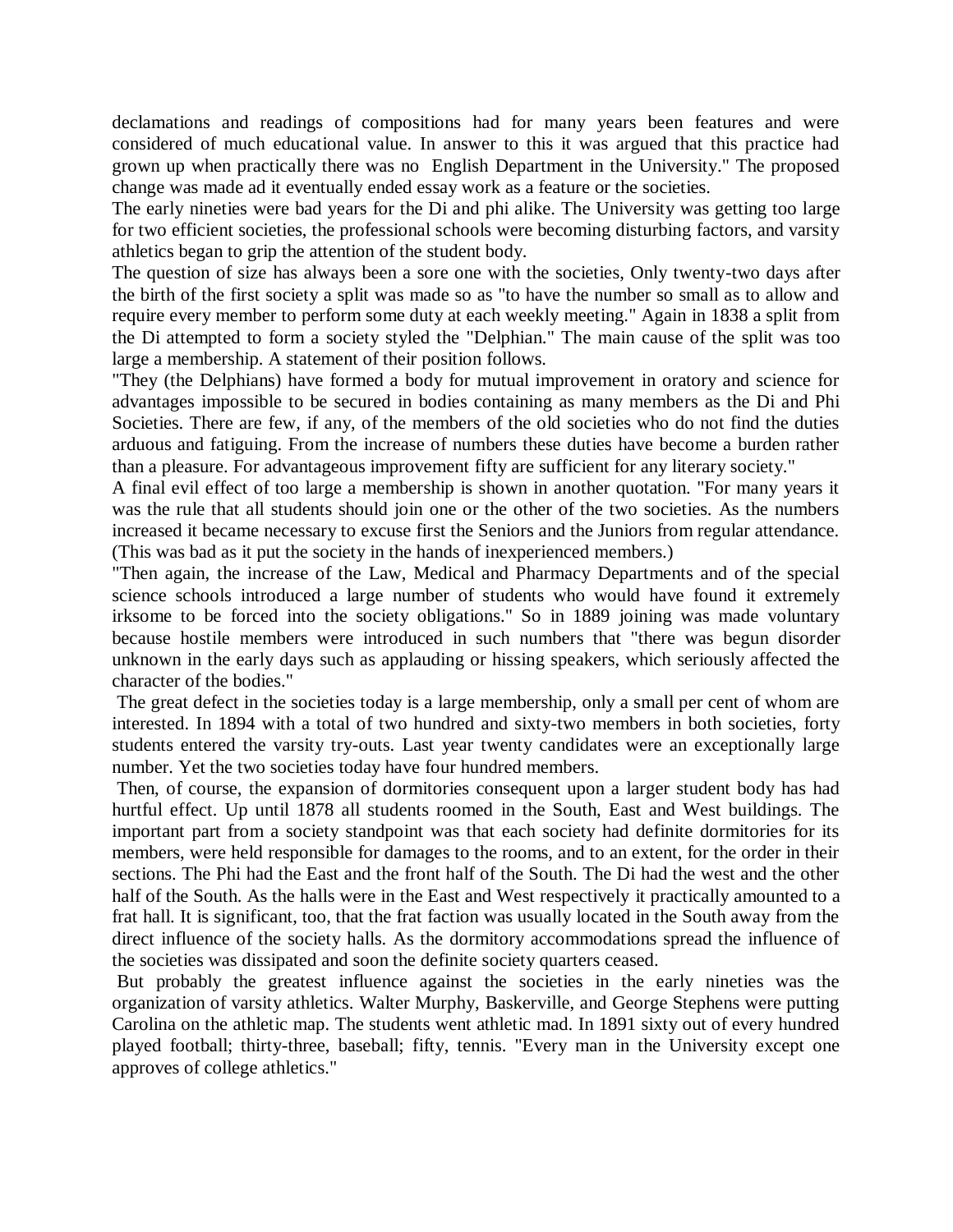Then, as a direct result of the athletic fever came another weakener of the old societies. The Tar Heel was started by the Athletic Association. The magazine which had been having an "off again, on again" sort of existence since 1844 was a child of the societies. But this new publication came from a rival organization and gave it more offices to fill and consequently more power and importance.

That the literary spirit had been growing among the students but not strong enough to force itself upon and into a large society full of men with diversified ad conflicting interests was proved by the foundation of the "Odd Number Club," a chapter now of igma Upsilon, in 1905. A little after the Tar Heel came the Yackety Yack, for a long time merely a fraternity handbook. The Magazine was having its balmiest days. The energy that had been first absorbed from the societies by the English Department had grown until it came forth, not in the societies where it had appeared twenty years before but as the times and conditions demanded; in an efficient compact organization devoted to one thing--creative literature.

A corollary to this and another blow at the parent trunk was the Dramatic Club. Years before the societies produced and staged elaborate and creditable plays. But again a complex society had forced specialization upon the students. The societies continued to lose ground.

During the last three years the losses of the societies have been appalling. Their natural enemies have multiplied on every side. The Pickwick, the automobile habit, Durham shows, Amphotorothen, the Star Courses, have all conspired to make the old position of the societies impossible. Even the High School Debating Union has practically no connection with the Di and Phi.

The automobile lines to Durham and the shows there have but hastened the inevitable "Saturday Exodus" problem that has been vexing the Eastern Colleges for a generation. So even the good roads movement is hostile to the societies.

Amphotorethen is the strongest opponent and strongest sermon the societies have. Founded in 1912 for the purpose of stimulating discussion and thought along certain lines--the very thing the societies are supposed to do--it has drawn many of them men into it that the societies can not afford to lose. In fact this organization is the modern reproduction of the society in 1796. With a limited membership carefully chosen, real work is done. Personally my connection with it for a little over a year and under rather unfavorable circumstances has meant more to me than the literary society ever can. The Amphotorethen type is the inevitable future of the debating societies.

So one by one time and expediency have stripped the honors and departments from the grand old societies until none remain but one: debating. No longer can the societies hope to be the organization on the hill. They must specialize as all their kindred orders in their little world are doing. They must have for members only those men whose main or large minority interest is debating.

In my opinion the societies should do three things. They should have a limited membership with a hundred as the outside limit; initiation should be in the late fall or spring after the new en have had time to choose their college work; resignation from the society should be made easy. There are two other things that might be advisable. In the first place, abolishing the custom concerning Eastern boys joining one and Western boys the other might enliven interest by competition. Second, the value of secrecy is open to question.

For a man who loves the societies to consider such a move is painful. The idea of giving up the old traditions and customs and the recognition of the organization as eclipsed in importance is painful. But restoration of the societies as they were is impossible. The trouble is organic. What